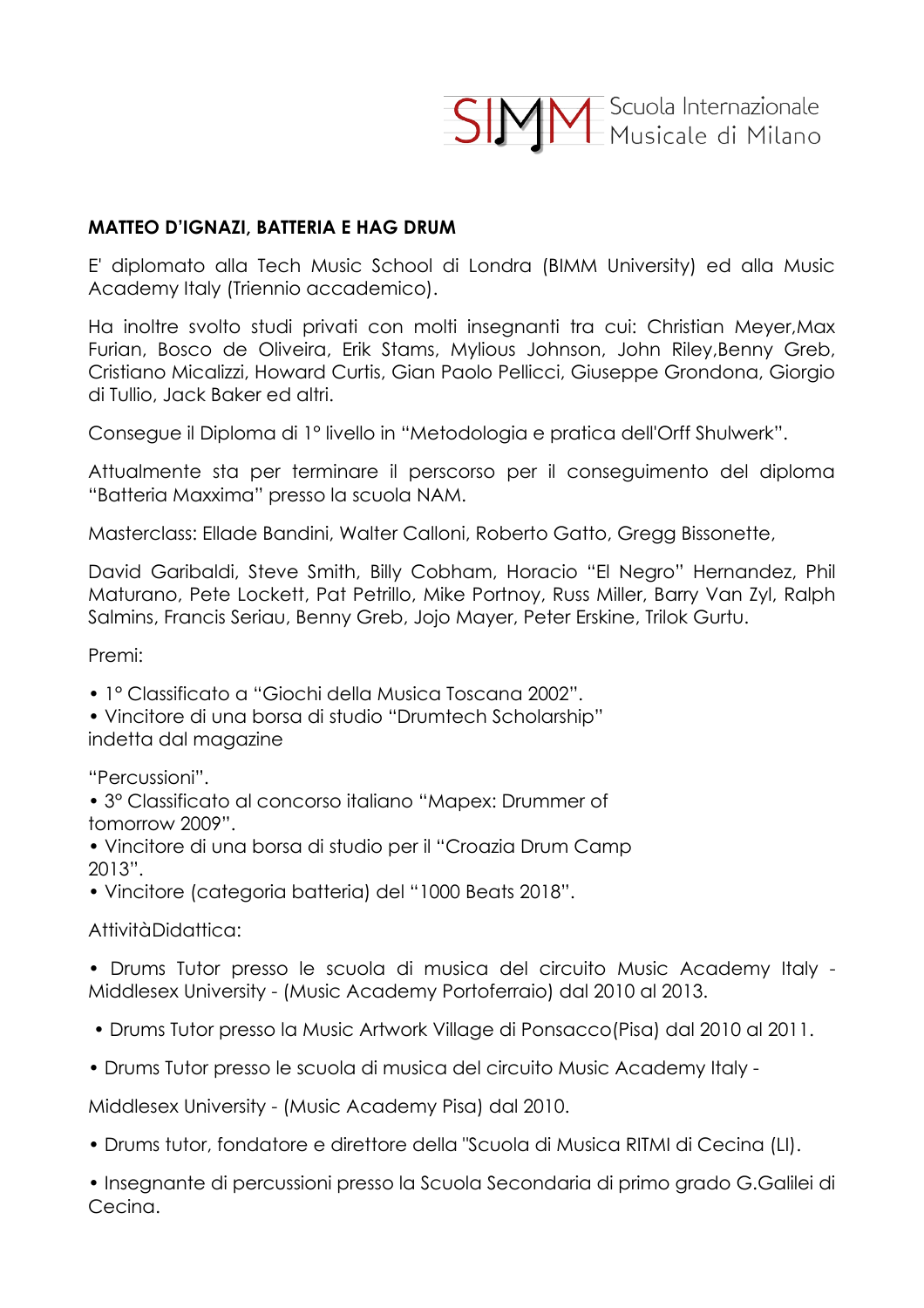• Insegnante abilitato del circuito SCUDERIE CAPIT ANI.

• Svolge periodicamente laboratori di propedeutica musicale (metodo Orff-Schulwerk) presso asili nido, scuole materne e strutture private, "Percussion Ensemble", "Jazz Lab" ed e spesso in giro per l'italia con la sua masterclass dal titolo "Drums & Black Music".

• Collabora con vari studi di registrazione.

Attivitàlive:

• Intensa attivita live nazionale/internazionale (UK, Spagna Francia, Austria, Svizzera, Germania, Olanda, Belgio, Polonia, Danimarca, Svezia, Repubblica Ceca,U.S.A.) in qualita di session musician/band member con band e artisti italiani (Erio, Mr.Bison, NUT, The Strange Flowers,Fram to Oslo, John La Forges, No project, Music for Elevators, Cesare Carugi, Daniele Morelli Trio, Andrea Fascetti Trio, Daykoda, Maguey Plant) ed esteri(Capelle -UK- Sam Holland -UK- Marco Calliari -CAN- Femi Temowo-UK-) suonando dal Rock,Funk,Soul,Fusion al Jazz.

•

E' stato batterista per i musical "This is Hollywood" e "Semplice Lucio Omaggio a Lucio Battisti", "Ennio Morricone, l'ultimo dei romantici".

Collaborazioni:

• Ha collaborato live o in studio con: Femi Temowo (Amy Winehouse,Soweto Kinch) Andrea Fascetti (Fabrizio Bosso,Ernie Wilkins,Curtis Fuller), Giandomenico Anellino (Claudio Baglioni,Renato Zero,Adriano Celentano), Ricky Portera (Lucio Dalla, Nek, Samuele Bersani), Marco Calliari, Sam Holland, Nic Capelle, Daniele Morelli e molti altri.

# **MATTEO D'IGNAZI, DRUM AND HAG DRUM**

Drummer and Educator:

I am a Music graduate with over 10 years' experience in teaching and live/recording work. I have performed in numerous national and international events and festivals, and have collaborated with many artists across several genres in Italy and abroad. I am also the Founder and Director of The *RITMI* music school in Cecina, Tuscany.

Teaching experience:

• Drum Tutor, Founder and Director of *RITMI* Music School, Cecina (since

2014)

- Percussion Teacher at *G.Galilei Secondary School*, Cecina (since 2017)
- Qualified teacher as part of *SCUDERIE CAPITANI* Drum Academy (since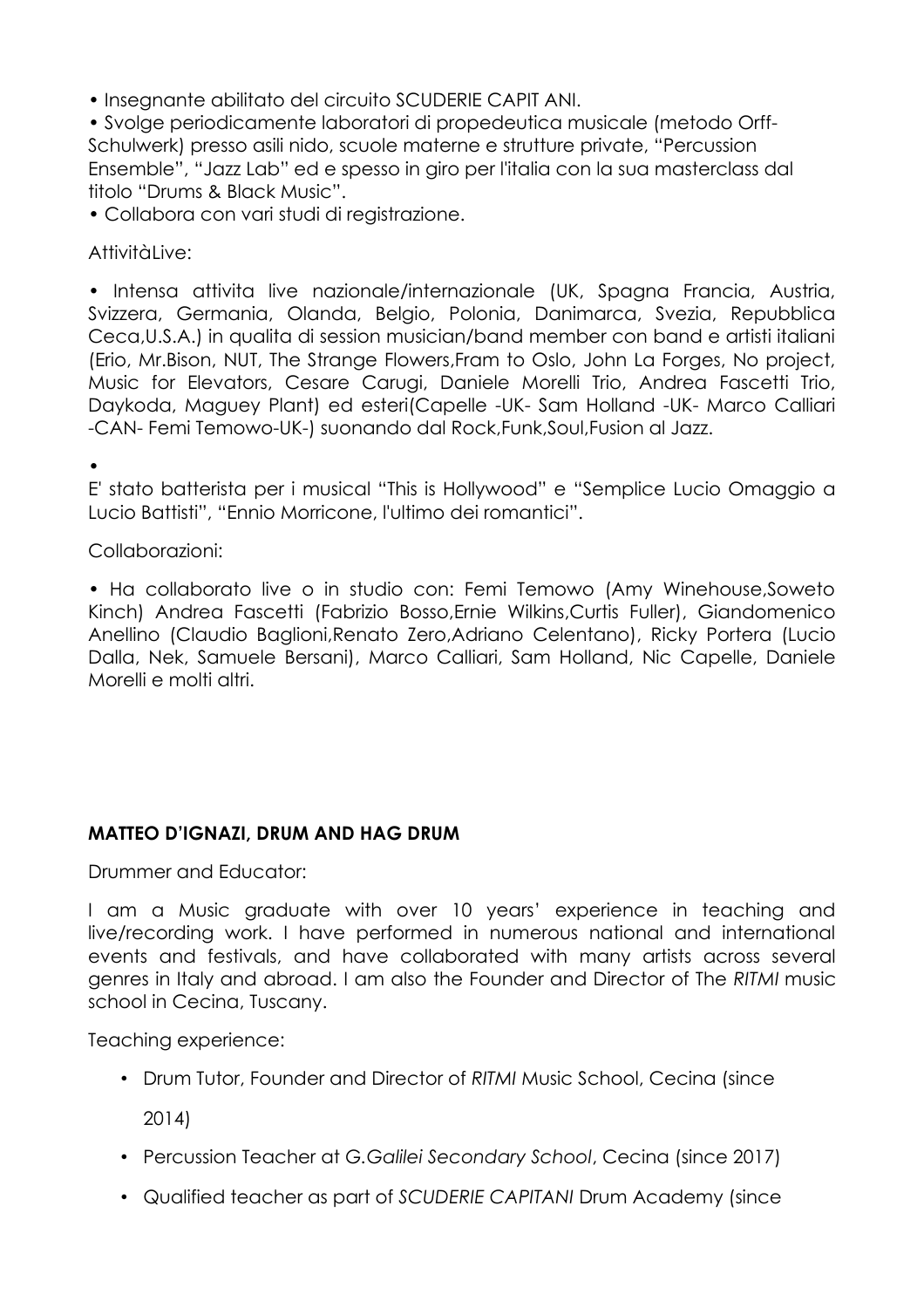2018)

- Drum Tutor, *Music Academy Pisa*, part of *Music Academy Italy,* endorsed by Middlesex University (2010 - 2018).
- Drum Tutor, *Music Academy Portoferraio*, part of *Music Academy Italy,*

endorsed by Middlesex University (2010-2013)

• Drum Tutor at Artwork Village, Pisa (2010-2011)

I also lead Orff Approach music workshops at primary schools and private educational institutions, and create and deliver tailor-made percussion ensembles and jazz workshops. I have also created a specialist masterclass *Drums & Black Music* which I have delivered across Italy in various contexts.

Education/Qualifications:

## **[2009] [Qualification]**

Tech Music School, Thames Valley University (London)

## **[2007] BA in Music**

Music Academy Italy (Middlesex University)

# **[2015] Diploma in Orff Approach Methodology & Practice**

Prizes/A wards:

- First prize *Giochi della Musica Toscana,* 2002
- Drumtech scholarship winner (*Percussioni* magazine)
- Third place in Italian competition *Mapex: Drummer of Tomorrow,* 2009
- Scholarship winner, *Croatia Drum Camp* 2013
- Drum category winner *1000 Beats,* 2018

Live and Recording Experience:

I have played across Italy and internationally, including shows in the UK, Spain, France, Austria, Switzerland, Germany, Holland, Belgium, Poland, Denmark, Sweden, the Czech Republic and the United States. I have worked as both a session musician and band member, and have played with numerous Italian artists and bands (including Erio, Mr. Bison, NUT, NUT, The Strange Flowers, Fram to Oslo, John La Forges, No project, Music for Elevators, Cesare Carugi, Daniele Morelli Trio, Andrea Fascetti Trio) and non-Italian groups such as Capelle (UK), Sam Holland (UK), Marco Calliari (Canada) Femi Temowo (UK). I have experience in a wide range of styles, from Rock, Funk, Soul and Fusion to Jazz. I played drums in the musicals *This is Hollywood* and *Semplice Lucio: Omaggio a Lucio Battisti.*